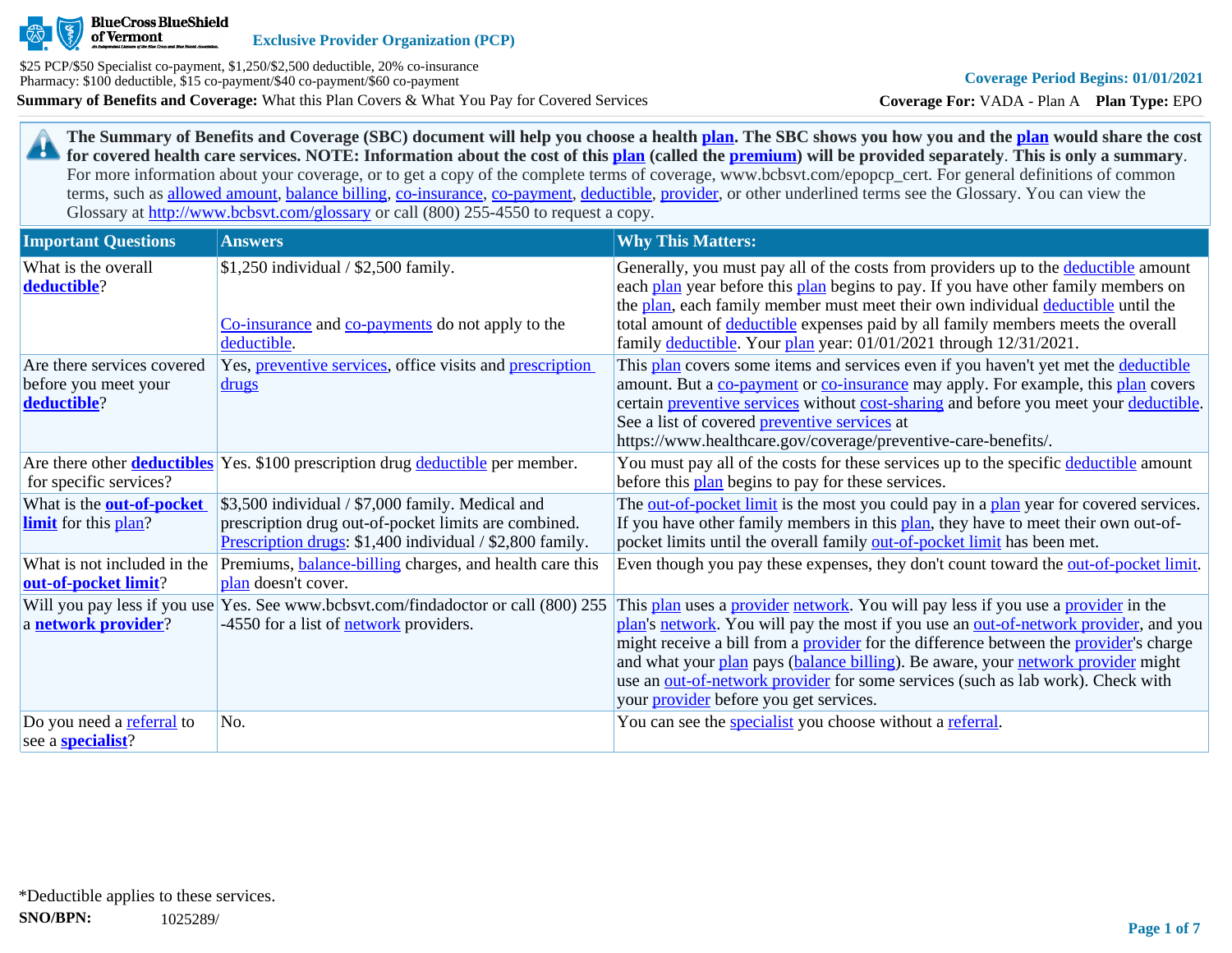

**Coverage For:** VADA - Plan A **Plan Type:** EPO

All [co-payment](https://www.healthcare.gov/sbc-glossary/#copayment) and [co-insurance](https://www.healthcare.gov/sbc-glossary/#coinsurance) costs shown in this chart are after your [deductible](https://www.healthcare.gov/sbc-glossary/#deductible) has been met, if a [deductible](https://www.healthcare.gov/sbc-glossary/#deductible) applies. 44

|                                                           |                                                     | <b>What You Will Pay</b>                                                                                                                                                           |                                                           |                                                                                                                                                                                                                                                                                                                     |  |
|-----------------------------------------------------------|-----------------------------------------------------|------------------------------------------------------------------------------------------------------------------------------------------------------------------------------------|-----------------------------------------------------------|---------------------------------------------------------------------------------------------------------------------------------------------------------------------------------------------------------------------------------------------------------------------------------------------------------------------|--|
| <b>Common</b><br><b>Medical Event</b>                     | <b>Services You May Need</b>                        | <b>Network Provider</b><br>(You will pay the least)                                                                                                                                | <b>Out-of-Network Provider</b><br>(You will pay the most) | <b>Limitations, Exceptions &amp; Other</b><br><b>Important Information</b>                                                                                                                                                                                                                                          |  |
|                                                           | Primary care visit to treat an<br>injury or illness | \$25 co-payment per visit for<br>primary care physician and<br>mental health / substance<br>abuse                                                                                  | Not covered                                               | Some services require <i>prior</i> approval. For<br>clarification on mental health services visit<br>www.bcbsvt.com/mental-health-primary-care.                                                                                                                                                                     |  |
|                                                           | <b>Specialist</b> visit                             | \$50 co-payment per visit                                                                                                                                                          | Not covered                                               | Some services require <i>prior approval</i> .                                                                                                                                                                                                                                                                       |  |
| If you visit a health care<br>provider's office or clinic | Other practitioner office visit                     | \$50 co-payment per visit for<br>chiropractic care and<br>nutritional counseling; 20%<br>co-insurance <sup>*</sup> for outpatient<br>physical, speech, and<br>occupational therapy | Not covered                                               | Some services require prior approval.<br>Outpatient physical, speech and occupational<br>therapy benefits are covered up to 30 visits<br>combined. Nutritional counseling benefits are<br>covered up to 3 visits. There is no limit on the<br>number of nutritional counseling visits for<br>treatment of diabetes. |  |
|                                                           | Preventive care/Screening/<br>Immunization          | No charge                                                                                                                                                                          | Not covered                                               | You may have to pay for services that aren't<br>preventive. Ask your <b>provider</b> if the services<br>needed are preventive. Then check what your<br>plan will pay for. For clarification on<br>preventive services visit<br>www.bcbsvt.com/preventive.                                                           |  |
|                                                           | Diagnostic test (x-ray, blood<br>work)              | 20% co-insurance <sup>*</sup> for office-Not covered<br>based and outpatient hospital                                                                                              |                                                           | Some services require <i>prior approval</i> .                                                                                                                                                                                                                                                                       |  |
| If you have a test                                        | Imaging (CT/PET scans, MRIs)                        | 20% co-insurance*                                                                                                                                                                  | Not covered                                               | Most services require <i>prior approval</i> .                                                                                                                                                                                                                                                                       |  |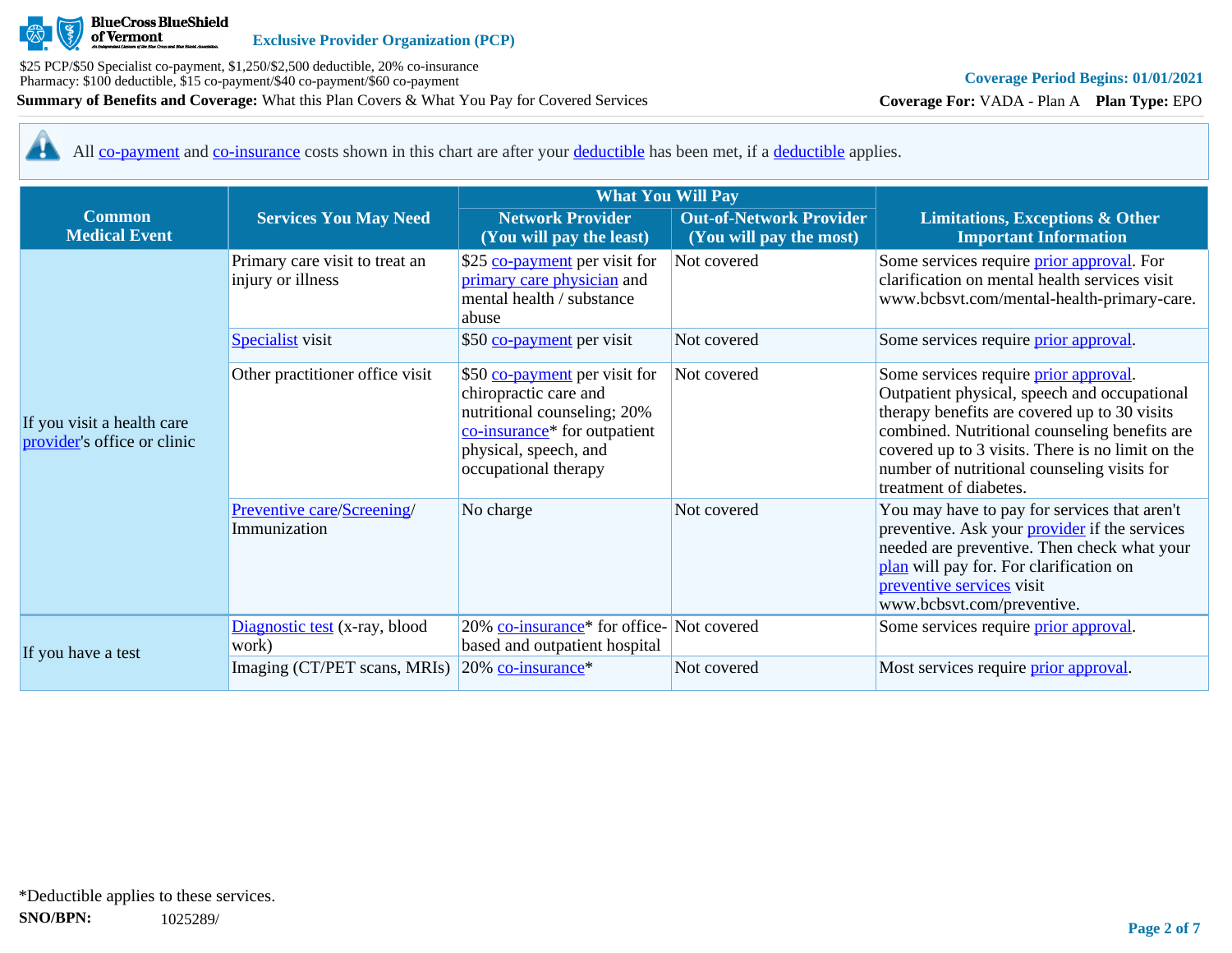

# **Coverage Period Begins: 01/01/2021**

**Coverage For:** VADA - Plan A **Plan Type:** EPO

|                                                                                                                                   |                                                                     | <b>What You Will Pay</b>                                                      |                                                                    |                                                                                                            |
|-----------------------------------------------------------------------------------------------------------------------------------|---------------------------------------------------------------------|-------------------------------------------------------------------------------|--------------------------------------------------------------------|------------------------------------------------------------------------------------------------------------|
| <b>Common</b><br><b>Medical Event</b>                                                                                             | <b>Services You May Need</b>                                        | <b>Network Provider</b><br>(You will pay the least)                           | <b>Out-of-Network Provider</b><br>(You will pay the most)          | <b>Limitations, Exceptions &amp; Other</b><br><b>Important Information</b>                                 |
| If you need drugs to treat                                                                                                        | Generic drugs                                                       | \$100 deductible, then \$15 co- Not covered<br>payment                        |                                                                    | Covers up to a 30-day supply for most<br>prescription drugs. Some prescriptions require<br>prior approval. |
| your illness or condition.<br>More information about<br>prescription drug coverage is                                             | Preferred brand drugs                                               | \$100 <u>deductible</u> , then \$40 <u>co-</u> Not covered<br>payment         |                                                                    | Covers up to a 30-day supply for most<br>prescription drugs. Some prescriptions require<br>prior approval  |
| at www.bcbsvt.com/rxcenter. Non-preferred brand drugs<br>This plan follows the<br><b>National Performance</b><br>Formulary (NPF). |                                                                     | \$100 <u>deductible</u> , then \$60 co- Not covered<br>payment                |                                                                    | Covers up to a 30-day supply for most<br>prescription drugs. Some prescriptions require<br>prior approval. |
|                                                                                                                                   | Wellness drugs                                                      | Wellness prescription drugs<br>process the same as any other<br>prescription. | Not covered                                                        | Covers up to a 30-day supply for most<br>prescription drugs. Some prescriptions require<br>prior approval. |
| If you have outpatient                                                                                                            | Facility fee (e.g., ambulatory<br>surgery center)                   | 20% co-insurance*                                                             | Not covered                                                        | Some services require <i>prior</i> approval.                                                               |
| surgery                                                                                                                           | Physician/surgeon fees                                              | 20% co-insurance*                                                             | Not covered                                                        | Some services require <i>prior approval</i> .                                                              |
|                                                                                                                                   | <b>Emergency room care</b>                                          | 20% co-insurance <sup>*</sup> for<br>facility and <i>physician services</i>   | 20% co-insurance* for<br>facility and <i>physician</i><br>services | Must meet emergency criteria. Co-payment<br>waived if admitted.                                            |
| If you need immediate<br>medical attention                                                                                        | <b>Emergency medical</b><br>transportation                          | 20% co-insurance*                                                             | 20% co-insurance*                                                  | Must meet emergency criteria.                                                                              |
|                                                                                                                                   | <b>Urgent care</b>                                                  | \$50 co-payment per visit                                                     | \$50 co-payment per visit                                          | Applies to <b>urgent care</b> facilities.                                                                  |
| If you have a hospital stay                                                                                                       | Facility fee (e.g., hospital room) $20\%$ co-insurance <sup>*</sup> |                                                                               | Not covered                                                        | Out-of-state inpatient care requires prior<br>approval.                                                    |
|                                                                                                                                   | Physician/surgeon fee                                               | 20% co-insurance*                                                             | Not covered                                                        | Some services require prior approval.                                                                      |
| If you need mental health,<br>behavioral health, or<br>substance abuse services                                                   | <b>Outpatient services</b>                                          | 20% co-insurance*                                                             | Not covered                                                        | Some services require <i>prior approval</i> .                                                              |
|                                                                                                                                   | Inpatient services                                                  | 20% co-insurance*                                                             | Not covered                                                        | Includes facility and physician fees. Requires<br>prior approval.                                          |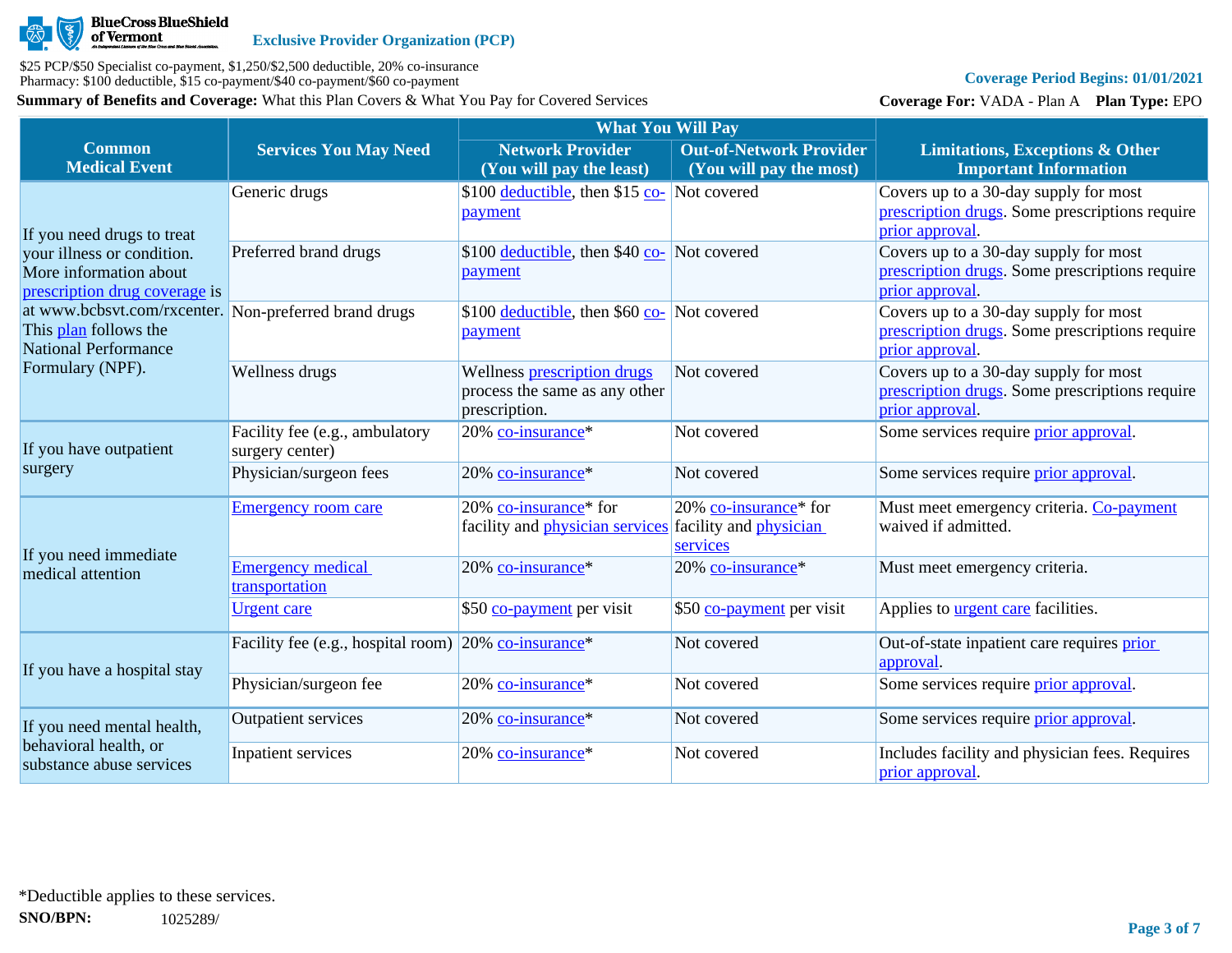

# **Coverage Period Begins: 01/01/2021**

**Coverage For:** VADA - Plan A **Plan Type:** EPO

|                                                                      |                                                                | <b>What You Will Pay</b>                                                                      |                                                           |                                                                                                                                                                                                                                                                                                                         |
|----------------------------------------------------------------------|----------------------------------------------------------------|-----------------------------------------------------------------------------------------------|-----------------------------------------------------------|-------------------------------------------------------------------------------------------------------------------------------------------------------------------------------------------------------------------------------------------------------------------------------------------------------------------------|
| <b>Common</b><br><b>Medical Event</b>                                | <b>Services You May Need</b>                                   | <b>Network Provider</b><br>(You will pay the least)                                           | <b>Out-of-Network Provider</b><br>(You will pay the most) | <b>Limitations, Exceptions &amp; Other</b><br><b>Important Information</b>                                                                                                                                                                                                                                              |
| If you are pregnant                                                  | <b>Office Visits</b>                                           | 20% co-insurance*                                                                             | Not covered                                               | Cost sharing does not apply for preventive<br>services. Depending on the type of services, a<br>co-payment, co-insurance, or deductible may<br>apply. Maternity care may include tests and<br>services described elsewhere in the SBC (i.e.<br>ultrasound.). For a list of services visit<br>www.bcbsvt.com/preventive. |
|                                                                      | Childbirth/delivery professional 20% co-insurance*<br>services |                                                                                               | Not covered                                               | Out-of-state inpatient care requires prior<br>approval.                                                                                                                                                                                                                                                                 |
|                                                                      | Childbirth/delivery facility<br>services                       | 20% co-insurance*                                                                             | Not covered                                               | Out-of-state inpatient care requires prior<br>approval.                                                                                                                                                                                                                                                                 |
| If you need help recovering<br>or have other special health<br>needs | Home health care                                               | 20% co-insurance*                                                                             | Not covered                                               | Home infusion therapy requires <b>prior approval</b> .<br>Outpatient physical, speech and occupational<br>therapy benefits are covered up to 30 visits<br>combined.                                                                                                                                                     |
|                                                                      | <b>Rehabilitation services</b>                                 | 20% co-insurance <sup>*</sup> inpatient;<br>cardiac / pulmonary services<br>20% co-insurance* | Not covered                                               | Inpatient rehabilitation services require prior<br>approval.                                                                                                                                                                                                                                                            |
|                                                                      | <b>Habilitation services</b>                                   | 20% co-insurance* for<br>inpatient services                                                   | Not covered                                               | Requires <i>prior approval</i> . Outpatient physical,<br>speech and occupational therapy benefits are<br>covered up to 30 visits combined.                                                                                                                                                                              |
|                                                                      | <b>Skilled nursing care (facility)</b>                         | 20% co-insurance*                                                                             | Not covered                                               | Requires prior approval.                                                                                                                                                                                                                                                                                                |
|                                                                      | Durable medical equipment<br>(including supplies)              | 20% co-insurance*                                                                             | Not covered                                               | May require <i>prior approval</i> .                                                                                                                                                                                                                                                                                     |
|                                                                      | <b>Hospice</b>                                                 | 20% co-insurance*                                                                             | Not covered                                               | None                                                                                                                                                                                                                                                                                                                    |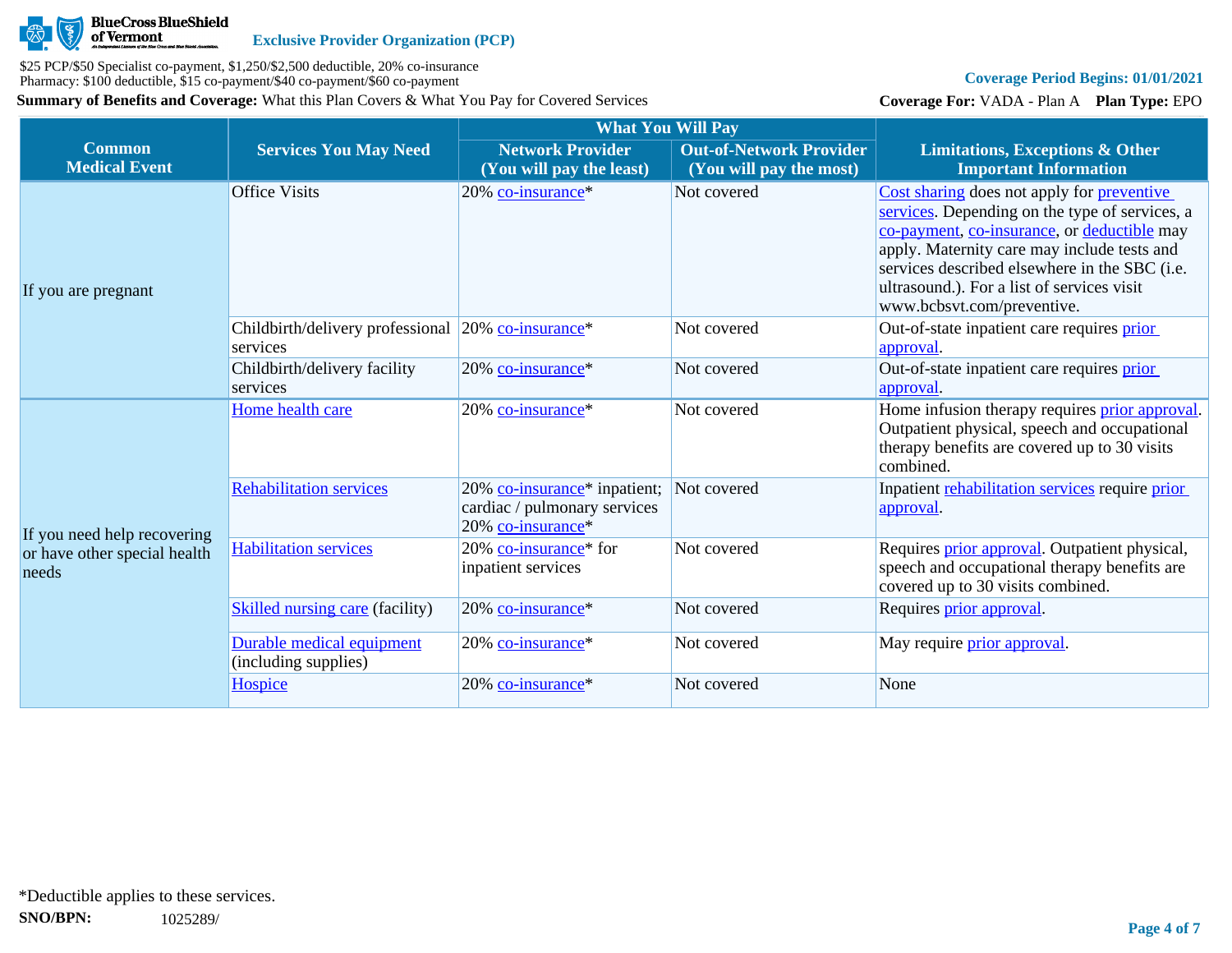

# **Coverage Period Begins: 01/01/2021**

**Coverage For:** VADA - Plan A **Plan Type:** EPO

|                                           |                              | <b>What You Will Pay</b>                                                                                             |                                                           |                                                                                                                                                                       |
|-------------------------------------------|------------------------------|----------------------------------------------------------------------------------------------------------------------|-----------------------------------------------------------|-----------------------------------------------------------------------------------------------------------------------------------------------------------------------|
| <b>Common</b><br><b>Medical Event</b>     | <b>Services You May Need</b> | <b>Network Provider</b><br>(You will pay the least)                                                                  | <b>Out-of-Network Provider</b><br>(You will pay the most) | <b>Limitations, Exceptions &amp; Other</b><br><b>Important Information</b>                                                                                            |
|                                           | Eye exam                     | \$50 co-payment per child<br>exam; \$50 co-payment per<br>adult exam                                                 | Not covered                                               | One routine exam per calendar year.                                                                                                                                   |
| If your child needs dental or<br>eye care | <b>Glasses</b>               | \$50 co-payment for child<br>glasses; 100% of charges for<br>adult glasses                                           | Not covered                                               | One pair of exchange-level frames and lenses<br>for prescription glasses or one pair of<br>equivalent contact lenses per calendar year.                               |
|                                           | Dental check-up              | Child: Class I: No charge,<br>Class II: 30% co-insurance*,<br>Class III: 50% co-insurance*<br>Adult: 100% of charges | Not covered                                               | Some services require <i>prior</i> approval.<br>Deductible does not apply to Preventive<br>fluoride supplements for children with non-<br>fluoridated drinking water. |

# **Excluded Services & Other Covered Services:**

| Services Your <b>Plan</b> Generally Does NOT Cover (Check your policy or plan document for more information and a list of any other excluded services.) |                                                                                                                   |                                                                |  |  |  |  |
|---------------------------------------------------------------------------------------------------------------------------------------------------------|-------------------------------------------------------------------------------------------------------------------|----------------------------------------------------------------|--|--|--|--|
| • Acupuncture                                                                                                                                           | Cosmetic Surgery (except with prior approval for • Dental care (age 21 and older)<br>$\bullet$<br>reconstruction) |                                                                |  |  |  |  |
| Hearing aids                                                                                                                                            | <b>Infertility Medications</b>                                                                                    | Long-term care                                                 |  |  |  |  |
| Routine foot care (except for treatment of<br>diabetes)                                                                                                 | Weight loss programs                                                                                              |                                                                |  |  |  |  |
| Other Covered Services (Limitations may apply to these services. This isn't a complete list. Please see your plan document.)                            |                                                                                                                   |                                                                |  |  |  |  |
| • Abortion                                                                                                                                              |                                                                                                                   |                                                                |  |  |  |  |
|                                                                                                                                                         | Bariatric surgery                                                                                                 | Chiropractic Care (requires prior approval after 12<br>visits) |  |  |  |  |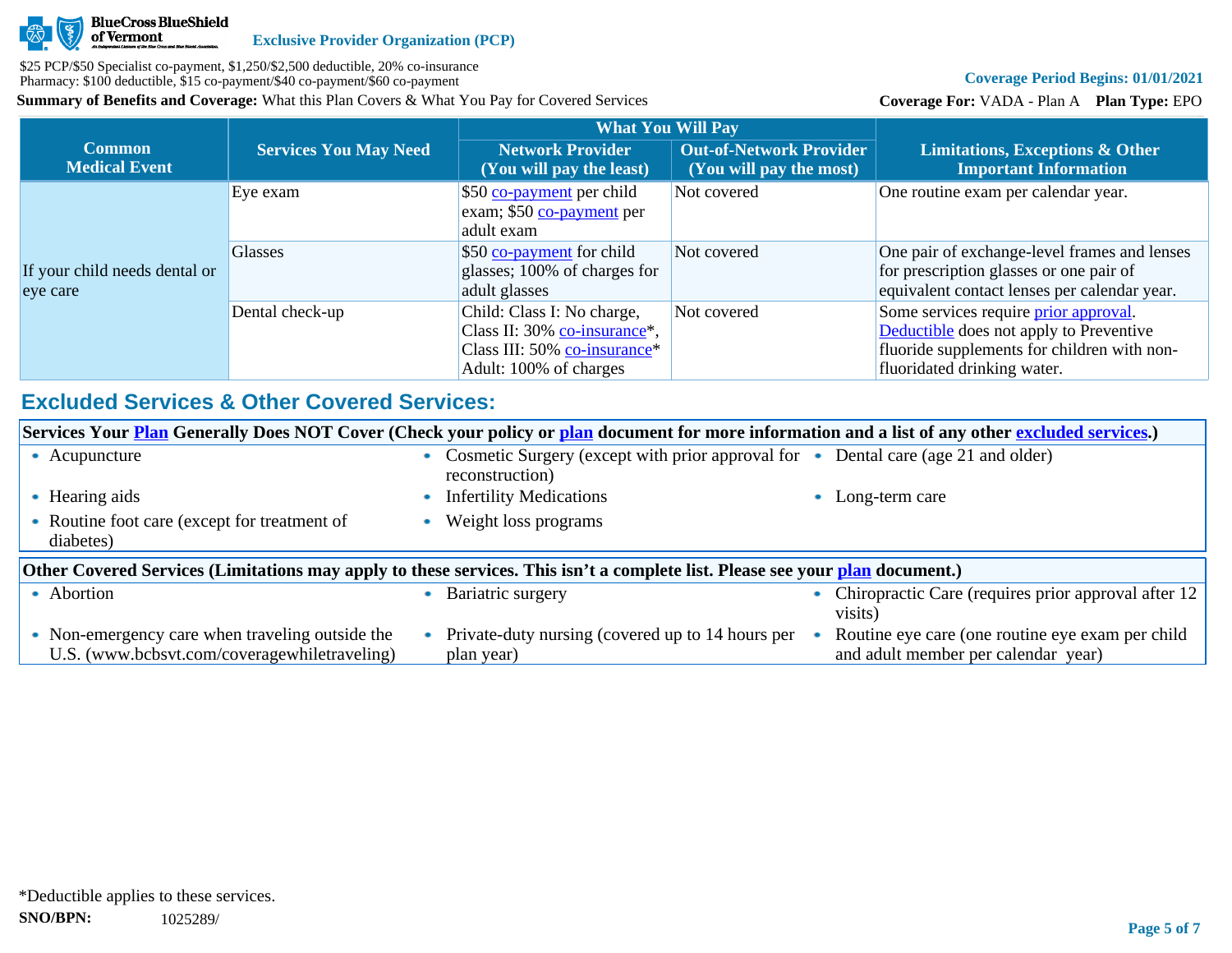

#### **Your Rights to Continue Coverage:**

There are agencies that can help if you want to continue your coverage after it ends. The contact information for those agencies is: Department of Labor's Employee Benefits Security Administration at (866) 444-EBSA (3272) or [www.dol.gov/ebsa/healthreform](http://www.dol.gov/ebsa/healthreform), or the Department of Health and Human Services at (877) 267-2323 x61565 or [www.cciio.cms.gov](http://www.cciio.cms.gov/). You may also contact the [plan](https://www.healthcare.gov/sbc-glossary/#plan) at (800) 247-2583. Other coverage options may be available to you too, including buying individual insurance coverage through the [Health Insurance](https://www.healthcare.gov/sbc-glossary/#health-insurance) [Marketplace.](https://www.healthcare.gov/sbc-glossary/#marketplace) For more information about the [Marketplace,](https://www.healthcare.gov/sbc-glossary/#marketplace) visit [www.HealthCare.gov](http://www.healthcare.gov/) or call (800) 318-2596.

# **Your Grievance and Appeals Rights:**

There are agencies that can help if you have a complaint against your [plan](https://www.healthcare.gov/sbc-glossary/#plan) for a denial of a [claim.](https://www.healthcare.gov/sbc-glossary/#claim) This complaint is called a [grievance](https://www.healthcare.gov/sbc-glossary/#grievance) or [appeal](https://www.healthcare.gov/sbc-glossary/#appeal). For more information about your rights, look at the explanation of benefits you will receive for that medical [claim](https://www.healthcare.gov/sbc-glossary/#claim). Your [plan](https://www.healthcare.gov/sbc-glossary/#plan) documents also provide complete information to submit a [claim](https://www.healthcare.gov/sbc-glossary/#claim), [appeal](https://www.healthcare.gov/sbc-glossary/#appeal), or a [grievance](https://www.healthcare.gov/sbc-glossary/#grievance) for any reason to your [plan.](https://www.healthcare.gov/sbc-glossary/#plan) For more information about your rights, this notice, or assistance, contact: (800) 255-4550.

#### **Does this plan provide Minimum Essential Coverage? Yes.**

If you don't have [Minimum Essential Coverage](https://www.healthcare.gov/sbc-glossary/#minimum-essential-coverage) for a month, you'll have to make a payment when you file your tax return unless you qualify for an exemption from the requirement that you have health coverage for that month.

### **Does this plan meet Minimum Value Standards? Yes.**

If your [plan](https://www.healthcare.gov/sbc-glossary/#plan) doesn't meet the [Minimum Value Standards](https://www.healthcare.gov/sbc-glossary/#minimum-value-standard), you may be eligible for a [premium](https://www.healthcare.gov/sbc-glossary/#premium) tax credit to help you pay for a [plan](https://www.healthcare.gov/sbc-glossary/#plan) through the [Marketplace](https://www.healthcare.gov/sbc-glossary/#marketplace).

*––––––––––––––To see examples of how this plan might cover costs for a sample medical situation, see the next page.–––––––––––*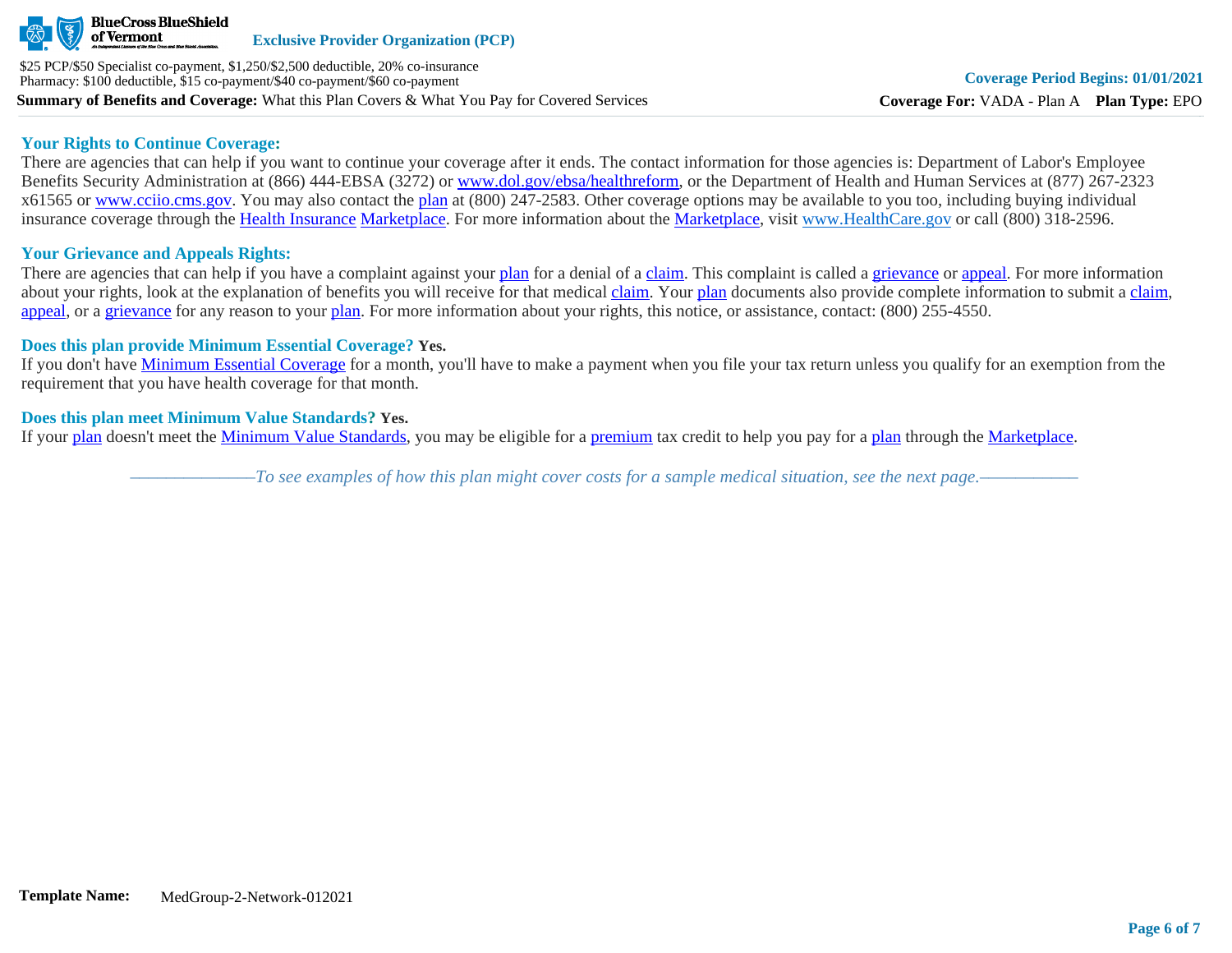

\$25 PCP/\$50 Specialist co-payment, \$1,250/\$2,500 deductible, 20% co-insurance Pharmacy: \$100 deductible, \$15 co-payment/\$40 co-payment/\$60 co-payment

#### **Coverage Examples**

45

**Coverage For:** VADA - Plan A **Plan Type:** EPO

About these Coverage Examples:

This is not a cost estimator. Treatments shown are just examples of how this [plan](https://www.healthcare.gov/sbc-glossary/#plan) might cover medical care. Your actual costs will be different depending on the actual care you receive, the prices your [providers](https://www.healthcare.gov/sbc-glossary/#provider) charge, and many other factors. Focus on the [cost sharing](https://www.healthcare.gov/sbc-glossary/#cost-sharing) amounts ([deductibles,](https://www.healthcare.gov/sbc-glossary/#deductible) [co-payments](https://www.healthcare.gov/sbc-glossary/#co-payment) and [co-insurance\)](https://www.healthcare.gov/sbc-glossary/#co-insurance) and [excluded services](https://www.healthcare.gov/sbc-glossary/#excluded-services) under the [plan](https://www.healthcare.gov/sbc-glossary/#plan). Use this information to compare the portion of costs you might pay under different health [plans.](https://www.healthcare.gov/sbc-glossary/#plan) Please note these coverage examples are based on self-only coverage.

| Peg is Having a Baby<br>(9 months of in-network pre-natal care and a<br>hospital delivery)                                                                                                                                                                                   |                               | <b>Managing Joe's type 2 Diabetes</b><br>(a year of routine in-network care of a well-<br>controlled condition)                                                                                                                |                               | <b>Mia's Simple Fracture</b><br>(in-network emergency room visit and follow up<br>care)                                                                                                                                   |                               |
|------------------------------------------------------------------------------------------------------------------------------------------------------------------------------------------------------------------------------------------------------------------------------|-------------------------------|--------------------------------------------------------------------------------------------------------------------------------------------------------------------------------------------------------------------------------|-------------------------------|---------------------------------------------------------------------------------------------------------------------------------------------------------------------------------------------------------------------------|-------------------------------|
| The plan's overall deductible<br>Specialist co-payment<br>Hospital (facility) co-insurance<br>Other co-insurance                                                                                                                                                             | \$1,250<br>\$50<br>20%<br>20% | The plan's overall deductible<br>Specialist co-payment<br>Hospital (facility) co-insurance<br>Other co-insurance                                                                                                               | \$1,250<br>\$50<br>20%<br>20% | The plan's overall deductible<br>Specialist co-payment<br>Hospital (facility) co-insurance<br>Other co-insurance                                                                                                          | \$1,250<br>\$50<br>20%<br>20% |
| This EXAMPLE event includes services like:<br>Specialist office visits (prenatal care)<br><b>Childbirth/Delivery Professional Services</b><br><b>Childbirth/Delivery Facility Services</b><br>Diagnostic tests (ultrasounds and blood work)<br>Specialist visit (anesthesia) |                               | This EXAMPLE event includes services like:<br>Primary care physician office visits <i>(including disease</i><br>education)<br>Diagnostic tests (blood work)<br>Prescription drugs<br>Durable medical equipment (glucose meter) |                               | This EXAMPLE event includes services like:<br>Emergency room care <i>(including medical</i><br>supplies)<br>Diagnostic test (x-ray)<br>Durable medical equipment (crutches)<br>Rehabilitation services (physical therapy) |                               |
| <b>Total Example Cost</b>                                                                                                                                                                                                                                                    | \$12,700                      | <b>Total Example Cost</b>                                                                                                                                                                                                      | \$7,400                       | <b>Total Example Cost</b>                                                                                                                                                                                                 | \$1,900                       |
| In this example, Peg would pay:                                                                                                                                                                                                                                              |                               | In this example, Joe would pay:                                                                                                                                                                                                |                               | In this example, Mia would pay:                                                                                                                                                                                           |                               |
| Cost Sharing                                                                                                                                                                                                                                                                 |                               | <b>Cost Sharing</b>                                                                                                                                                                                                            |                               | <b>Cost Sharing</b>                                                                                                                                                                                                       |                               |
| <b>Deductibles</b>                                                                                                                                                                                                                                                           | \$1,250                       | Deductibles*                                                                                                                                                                                                                   | \$1,350                       | Deductibles                                                                                                                                                                                                               | \$1,130                       |
| Co-payments                                                                                                                                                                                                                                                                  | \$20                          | Co-payments                                                                                                                                                                                                                    | \$1,210                       | Co-payments                                                                                                                                                                                                               | \$620                         |

| Co-insurance               | \$2.230 | Co- |  |
|----------------------------|---------|-----|--|
| What isn't covered         |         |     |  |
| Limits or exclusions       | \$60    | Lim |  |
| The total Peg would pay is | \$3,560 | The |  |

| <b>Cost Sharing</b>        |         |
|----------------------------|---------|
| Deductibles <sup>*</sup>   | \$1,350 |
| Co-payments                | \$1,210 |
| Co-insurance               | \$120   |
| What isn't covered         |         |
| Limits or exclusions       | \$60    |
| The total Joe would pay is | \$2,740 |

| The total Mia would pay is | \$1,750 |
|----------------------------|---------|
| Limits or exclusions       | \$0     |
| What isn't covered         |         |
| Co-insurance               | \$0     |
|                            |         |

The [plan](https://www.healthcare.gov/sbc-glossary/#plan) would be responsible for the other costs of these EXAMPLE covered services.

The prescription drug [out-of-pocket limit](https://www.healthcare.gov/sbc-glossary/#out-of-pocket-limit) might not be included in the above Coverage Examples.

\*Note: This plan has other deductibles for specific services included in the coverage example. See "Are there other deductible for specific services?" row above.

**Custom Summary Name:** BCBS-EPOPCP-1250-3500-20%-STK-25-50-x-x-x-x-ACA-LARG (MD39268)\_BCBS-Rx-100-1400-x-15-40-60-3-x-P(RX43657)\_Coverage-012021- 12312021(C39162)\_NPF(RD39161) National Performance Formulary CY 1025289